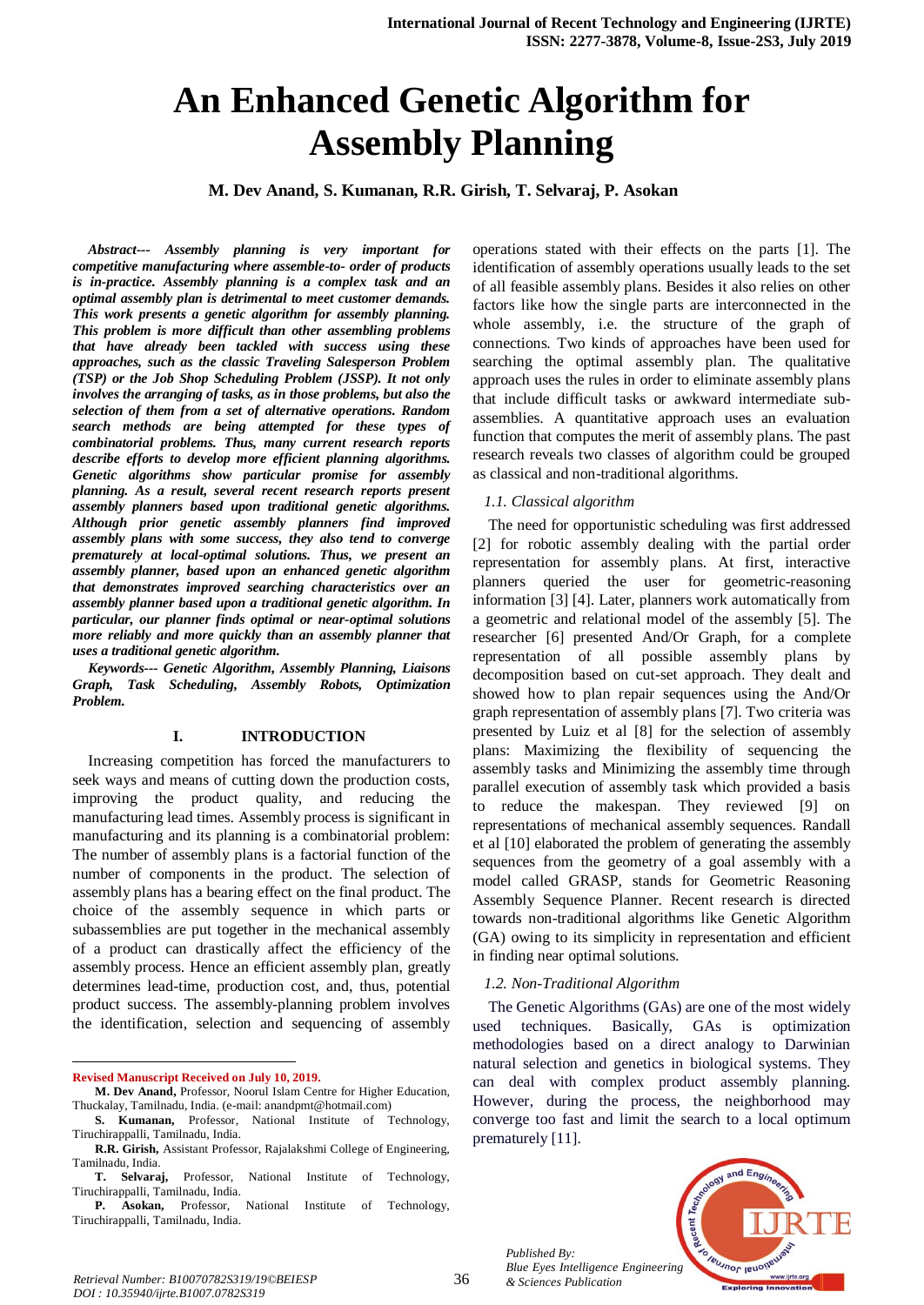Algorithm is started with a set of solutions (represented by chromosomes) called population. Solutions from one population are taken and used to form a new population. This is motivated by a hope, that the new population will be better than the old one. Solutions that are selected to form new solutions (offspring) are selected according to their fitness - the more suitable they are the more chances they have to reproduce. This is repeated until some condition (for example number of populations or improvement of the best solution) is satisfied. Some problem-based heuristics have been used for generating the individuals in the population [12]. The effect of a local search on the performance of the Genetic Algorithm in terms of solution quality, convergence and computation time is also investigated [13].The influence of tolerance and clearance on product assimilability in different assembly sequences is considered and used as a constraint in assembly planning [14].

An appropriately modified version of the well-known partially matched crossover, and purposely defined mutation operators allow the algorithm to produce near-optimal assembly plans starting from a randomly initialized population of (possibly non-feasible) assembly sequences [15].The use of the Ordering Genetic Algorithms (OGA) such a method avoids the aggregation of several technical criteria into a unique fitness value, and lets us compares the individuals of the population one to each other [16].The feasibility of using a Genetic Algorithm (GA) for generating and evaluating assembly planning was introduced and demonstrated by Ames et al. [17]. They observed a notable comparison between GA with the cut-set approach for generating assembly plans. Bonneville et al applied genetic algorithm to assembly sequence planning with limited resources [18]. The main contribution of the method is the incorporation of the knowledge provided by the specific heuristics of the problem in a local search procedure. An assembly planning based on genetic algorithm was addressed by Bautista et al, incorporating certain criteria to assess the quality of feasible assembly sequences, like minimizing the orientation changes, the gripper changes etc [19]. Del valle et al [1] presented a two algorithmic approach for task scheduling problem: GA intended for the earlier stages and A\* algorithm for the final ones. An optimum assembly plan is now sought, selected from the set of all feasible assembly plans. This model proposes a genetic algorithm which is different from the one presented in [20] based on the plans provided by an expert, as it becomes obsolete when comes to new product development. The development of an efficient and robust Genetic algorithm for assembly planning needs attention. This paper proposes a Genetic Algorithm (GA) application for generating optimal assembly plans.

## **II. PROBLEM DEFINITION**

The process of joining parts together to form a unit is known as assembly. The joining process results in the connection of one part with parts already assembled. A subassembly is a group of parts having the property of being able to be assembled independently of other parts of the product. An assembly plan is a set of assembly tasks with ordering amongst its elements. Each task consists of joining a set of sub-assemblies to give rise to an ever-larger sub-

assembly. An assembly sequence is an ordered sequence of the assembly tasks satisfying all the ordering constraints. Each assembly plan corresponds to one or more assembly sequences. The work is focused on choosing an optimal or near-optimal assembly plan. The geometric constraints imposed by product are represented by liaison graph. A feasible assembly plans are prepared based on precedence matrix. The assumptions involved in this work are: Exactly two parts or sub-assemblies are joined at each time, whenever parts are joined forming a subassembly, all contacts between parts in that subassembly are established, the feasibility of joining two subassemblies is independent of how those sub-assemblies were built.

#### **III. SOLUTION METHODOLOGY**

The proposed methodology is depicted as a flow chart shown in Figure1. The Product data is conceived and a liaison graph is built based on the connection of parts i.e. geometric constraints and their ordering amongst them. The precedence relations are derived from the constraints imposed on a component when located in the final assembly. A component can be either completely constrained or partially constrained, when the component is disassembled along at least one mating direction. For a component that is completely constrained, precedence relations exist such that the component has to be in place before some other set of components. Next, identify the number of possible assembly pair's, which represents assembly task. With this, construct a precedence matrix for generating initial population for the Genetic Algorithm. A purposely-developed crossover and mutation is used to manipulate the chromosome, representing the solution for the formulated problem.

## *3.1. Product modeling*

The first stage to search the assembly plans for a given product is to have a good representation of the product. This is obtained from liaison graph or graph of connection. It's a relationship between two parts which are touching or effectively touching, whether physically attached or not". In Liaison graph parts are dots and joints are lines. A product '*P'* built from a set of component '*C* 'is modeled by its liaisons graph  $[C, \Gamma]$ , where  $\Gamma$  'is the set of the mechanical liaisons that exist between the components. The Figures 2 shows a mechanical product in its exploded form and the liaisons graph. An oil pump assembly constitutes five components (node) linked by seven liaisons (connections). Once the liaisons graph is built, possible assembly pairs are derived from the graph. These pairs represents task, which are required to generate feasible assembly plans. Prior to this, it is necessary to become aware of how many levels are required to generate plans or needed to complete final product. At each level an assembly task is performed to carry on further level. An assembly tree for a product '*P*' is a directed tree whose root represents the product '*P*' whose leaves represent the components of '*P*', and whose intermediate nodes represent the intervening subassemblies produced by the process.

*Published By: Blue Eyes Intelligence Engineering* 

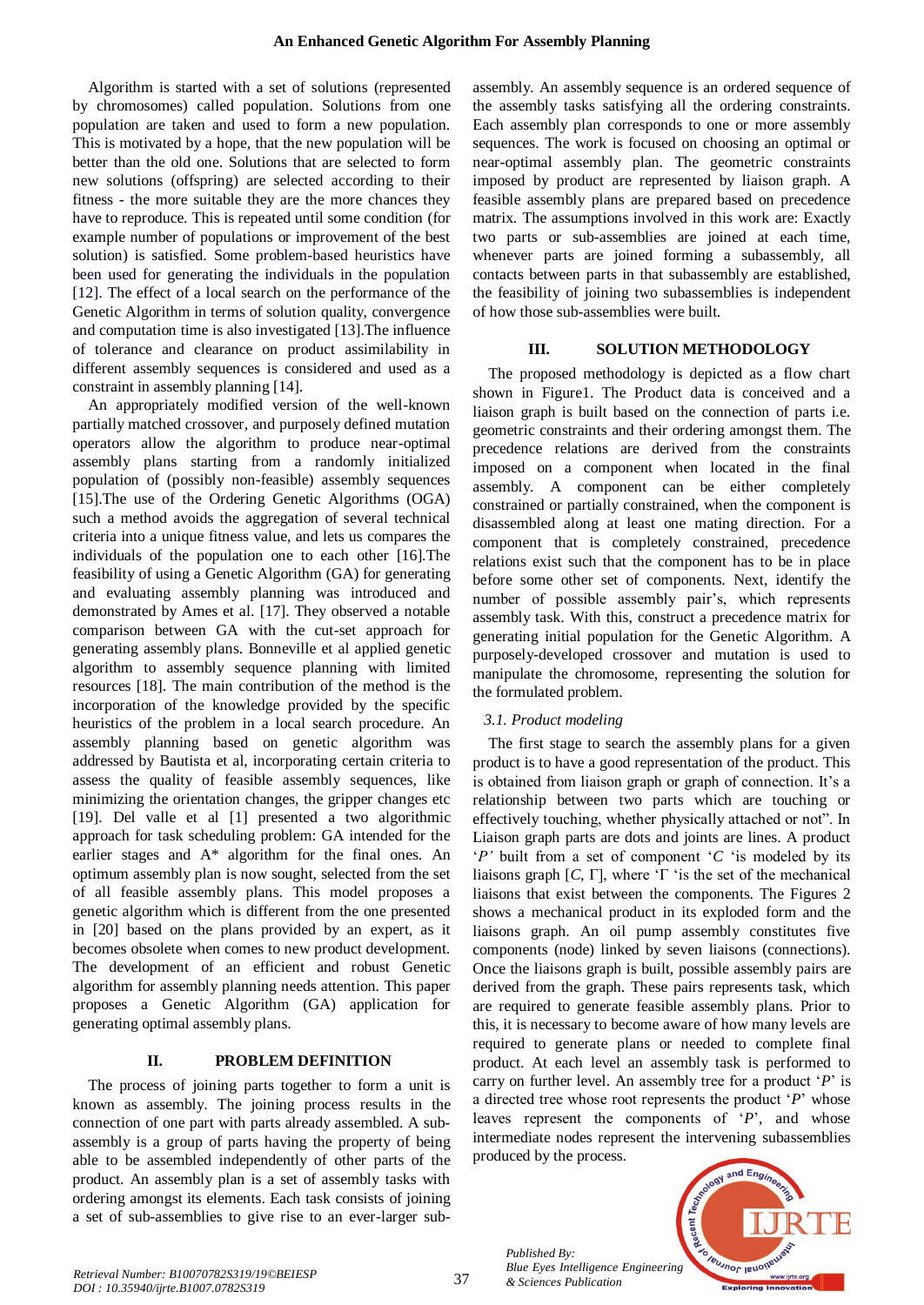The Figure 3 depicts 10 of the 40 valid assembly plans of the oil pump assembly.













#### *3.2. Proposed genetic algorithm*

The description of the genetic algorithm concepts for the assembly-planning problem is presented in this section. A flow chart is outlined in the figure 4 depicts an overall idea of the steps needed to design such an algorithm for the generation of assembly plans.



# **Figure 4: Flow Chart Proposed GA for the Assembly Task Scheduling**

**Generation of an initial population:** The first step in developing a genetic algorithm for assembly planning is to map the problem solutions (assembly sequences) to chromosomes. The chromosome must be encoded in such a way that it contains the information about the solution which it represents. The initial population is generated randomly from the group of precedence matrix and the population size is set to 'n'. Hence 'n' strings will be created randomly. Phenotypic coding is used to represent the chromosome as shown in figure 5. The each node corresponds to a gene that represents tasks number in a particular level, required to build an assembly along with other tasks in that particular levels of the plan.

The chromosomes, which represent the assembly plans, are checked for feasibility from the precedence matrix before undergoing genetic operation.

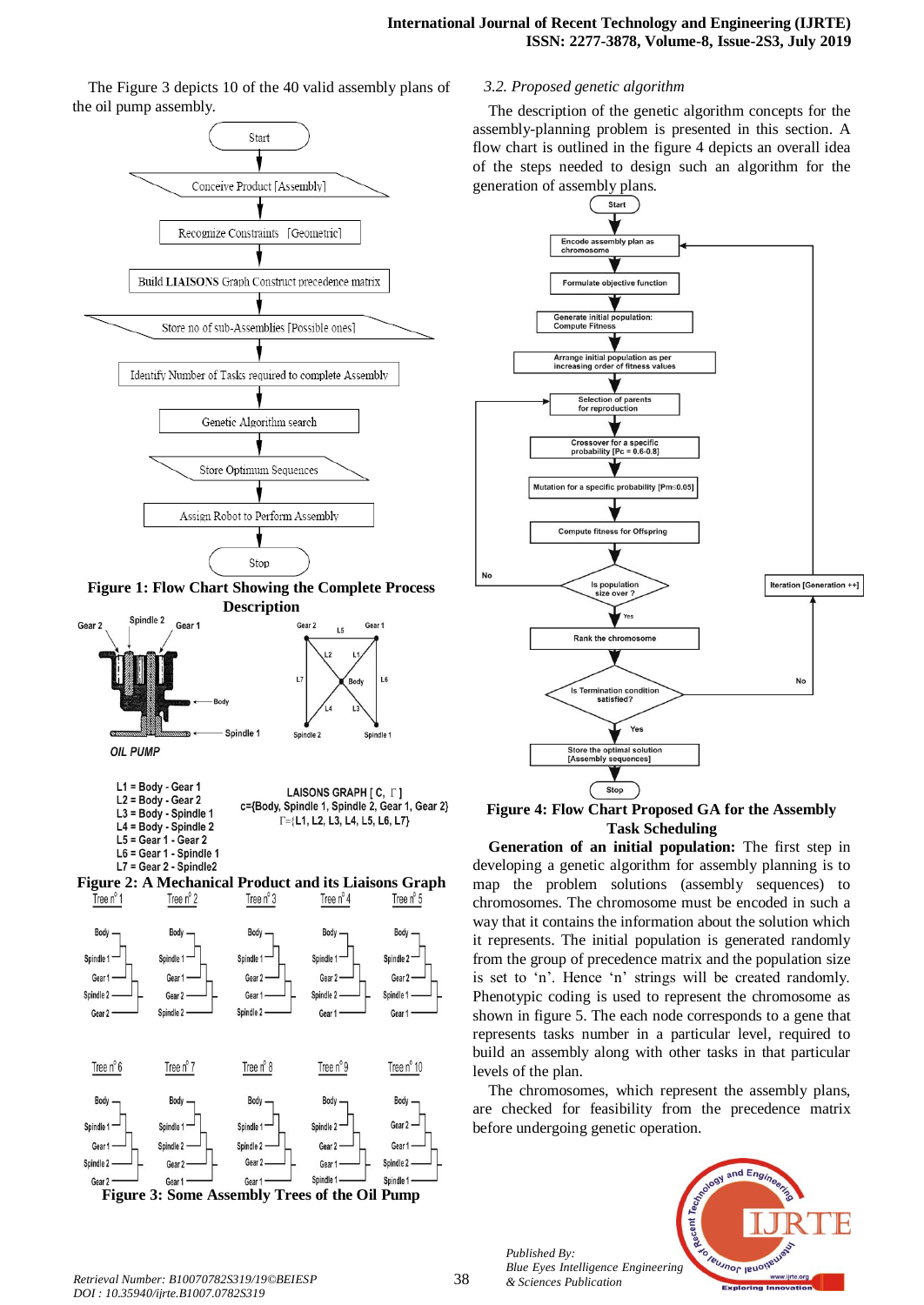In the figure, genes 3, 14, 25, 27, 28 and 31 are required to complete final assembly. All the chromosomes have the same length. It means that the number of levels is same for building a complete final product, such that in each level one task will be completed.



**Figure 5: A Typical Encoded Chromosome [Assembly Tree]**

**Objective function:** The objective function is used to provide a measure of how individuals have performed in the problem domain. The objective function for the problem is to obtain an optimum or near-optimal assembly plans based on the minimization of the makespan for a given product. The objective function is defined as follows Where

$$
\mathbf{m} = \mathbf{P} - \mathbf{1}
$$
  
\n
$$
\mathbf{P}_{t}(\mathbf{n}) = \mathbf{O}\mathbf{C}(\mathbf{n}) + \mathbf{DoF}(\mathbf{n})(1)
$$
  
\n
$$
\mathbf{C}_{t} (\mathbf{AP}) = \sum_{i}^{\mathbf{n} \mathbf{P}_{t}} \mathbf{P}_{t} (i)
$$
  
\n
$$
\mathbf{MS} = \mathbf{Min} [\mathbf{C}_{t} ]_{i} (3)
$$

| М          |                | Number of tasks in each assembly Tree                                                                                                                                  |  |  |  |  |  |  |
|------------|----------------|------------------------------------------------------------------------------------------------------------------------------------------------------------------------|--|--|--|--|--|--|
| P          |                | Number of parts                                                                                                                                                        |  |  |  |  |  |  |
| $P_{i}(n)$ | $\ddot{\cdot}$ | Processing time for the task 'n' as i denote                                                                                                                           |  |  |  |  |  |  |
| n          |                | number of task required to complete a<br>final product.<br>Number of tasks represents an assembly<br>pair obtained from the precedence<br>relations of liaisons graph. |  |  |  |  |  |  |

**OC (n) :** Operational complexity

**DoF** (n): Subassembly Degrees of freedom

 $\mathbf{c}_{\mathbf{t}\, \mathbf{i}}$ Completion time for each Assembly plan as

'**j**' denotes population size usually 20.

**MS** : Makespan for each number of Assembly plans

The makespan for this purpose is taken similarly as in [4] consists of two factors:

- 1. Operational complexity: It takes in to consideration of the type of assembly operation with the Screw operation weighting as 4, Insertion as 2 and Placement as 1, in accord with typical time, fixturing and manipulation requirements.
- 2. Subassembly degrees of freedom: It takes in to account the difficulty in handling the participating subassemblies and it proportional to their number of degrees of freedom. Subassemblies with more degrees of freedom are unstable and therefore more difficult to handle.

**Evaluate the fitness function:** The fitness function is normally used to transform the objective function value in to a measure of relative fitness. Since the objective is a minimization problem, the objective function value itself is used as fitness function. The fitness function must be calculated for the initial set population and after performing

genetic operation so as to evaluate the fitness for each string. The significance of evaluating the fitness value for each string provides information to decide whether the strings are carried for next iteration (generation) to obtain the desired result.

**Selection for reproduction:** There are various methods to select the chromosomes for reproduction. Some are Roulette wheel selection, Boltzman selection, Tournament selection, Rank selection, Steady state selection etc. But in this work the Rank selection method is utilized.

**Rank selection: O**nce after an initial population is generated, fitness value is computed for each string in that population. This leads the chromosomes having an equal chance to be selected. But, this method leads to slower convergence, because; the best chromosomes do not differ much from the other ones. Selection is the process of determining the number of times, or trials, a particular individual are chosen for reproduction and, thus, the number of offspring that an individual will produce. The selection of individuals can be viewed as two separate processes:

1) Determination of the number of trials an individual can expect to receive.

2) Conversion of the expected number of trials into a discrete number of offspring.

**Genetic operator** Two families of genetic operators purposely have been developed for searching the whole solution space. The first includes operators that search locally for new sequences from parent chromosomes. The other family of operators is intended to search for sequences in assembly plans of parents as well as the crossbreed chromosomes. This is basically made by introducing a new task in a solution, and substituting certain tasks in order to maintain the validity of the chromosomes.

**Crossover:** The basic operator for producing new chromosomes in the GA is that of crossover. Like its counterpart in nature, crossover produces new individuals that have some parts of both parent's genetic material. The simplest form of crossover is that of single-point crossover. In this approach strings are subjected to crossover based on the specified crossover probability. The probability of crossover is usually high and ranges from 0.6 to 0.8 and this has been considered in the problem. Once the string is chosen for crossover, its mate and crossover site are selected randomly. But in this problem, the crossover point is fixed to 2, as to maintain the precedence relationship among the task. This results in the formation of offspring retaining its feasibility. Hence in this assembly problem a 'Selective Crossover' is utilized to perform the crossover operation between the particular group of strings i.e. assembly trees.

This can be easily understandable by the figure 6. In the parent 1 the task 25 is preceded by task 31 can be replaced by the adjacent parent 2 with the task 26 and task 30, as task 30 precedes task 26. The significance of  $P_c$  is the amount of information transmuted from the parent to offspring during mating.

**Mutation:** Mutation is a random process where another to produce a new genetic structure forcibly replaces one allele of a gene.

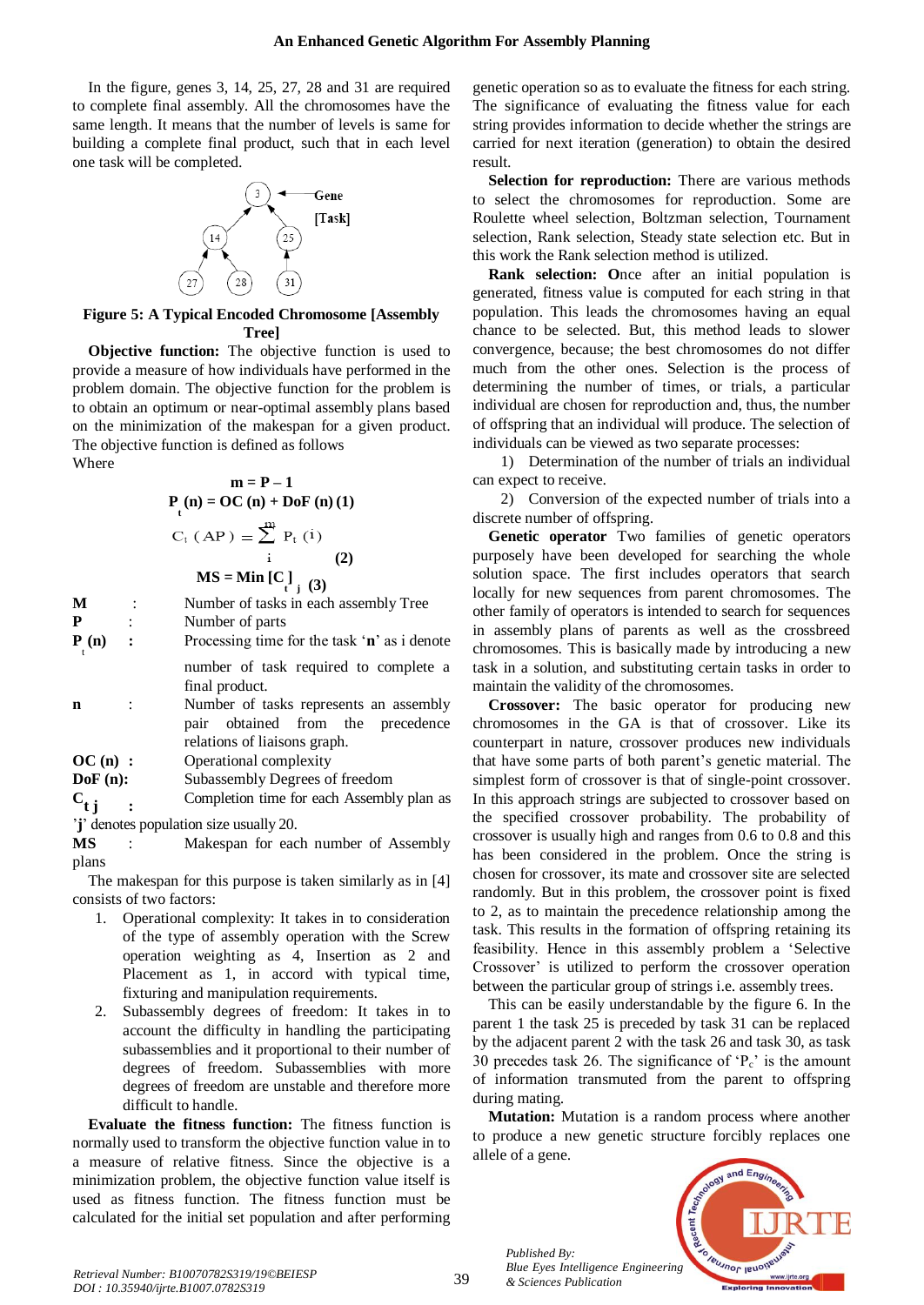In GA, mutation is randomly applied with low probability 'Pm', typically in the range 0.001 and 0.05, and modifies elements within the chromosomes. Once the generated probability for mutation is with in the specified probability, then the string can be mutated. For this problem the mutation site is fixed. As a result a gene is forcibly introduced in the selected string at particular level and certain tasks are replaced so as to maintain the precedence that results in retaining feasibility. This results in generation of offspring. This can be easily understandable by the Figure 7. As shown in the figure the mutation site is level 1 and hence the task 3 is forcibly replaced by another task 2. Since mutating randomly makes the sequence infeasible. These are possibilities such that interchange of tasks lends to an infeasible string. As shown, after forcibly replacing the task 2, the other task, which precedes this task, are to be inserted to maintain the feasibility. Hence a new offspring is created in which 2 is preceded by 8, 31, 27, 21, 28. Once mutation is completed, the strings are arranged in the ascending order of fitness value. After sorting the strings, the new population is cut down to the old population size.







**Figure 7: Proposed Mutation for the Encoded String**

Thus one generation of the genetic process has been completed. To maintain the size of the original population, the new individuals have to be reinserted into the old population. This process continues till a termination criterion is reached i.e. an optimum or near optimal assembly plan with minimum makes pan is found.

# **IV. CASE EXAMPLE & RESULTS**

To validate the proposed methodology a simple product is considered. The product is a flash light assembly (Torch)

shown in the Figure 8, consists of 7 parts. For which liaisons graph is shown in Figure 9. A flash light assembly constitutes seven components (node), linked by five liaisons (connections). Once the liaisons graph is built, possible assembly pairs are derived from the graph. These pairs represents task, which are required to generate feasible assembly plans. Prior to this, it is necessary to become aware of how many levels are required to generate plans or needed to complete final product. At each level an assembly task is performed to carry on further level. Each assembly plan can be represented by an assembly tree as shown in Figure 10. The best plan corresponds to the tree that has the minimum time An assembly tree for a product '*P***'** is a directed tree whose root represents the product '*P***'** whose leaves represent the components of '*P***'**, and whose intermediate nodes represent the intervening subassemblies produced by the process. With this information a precedence matrix is constructed. The solution is represented in semantic as well as in and/Or graph form, can be seen from Figure 11.



((Ring, Lens), (Bulb (((Reflector, Case), Battery), End)))

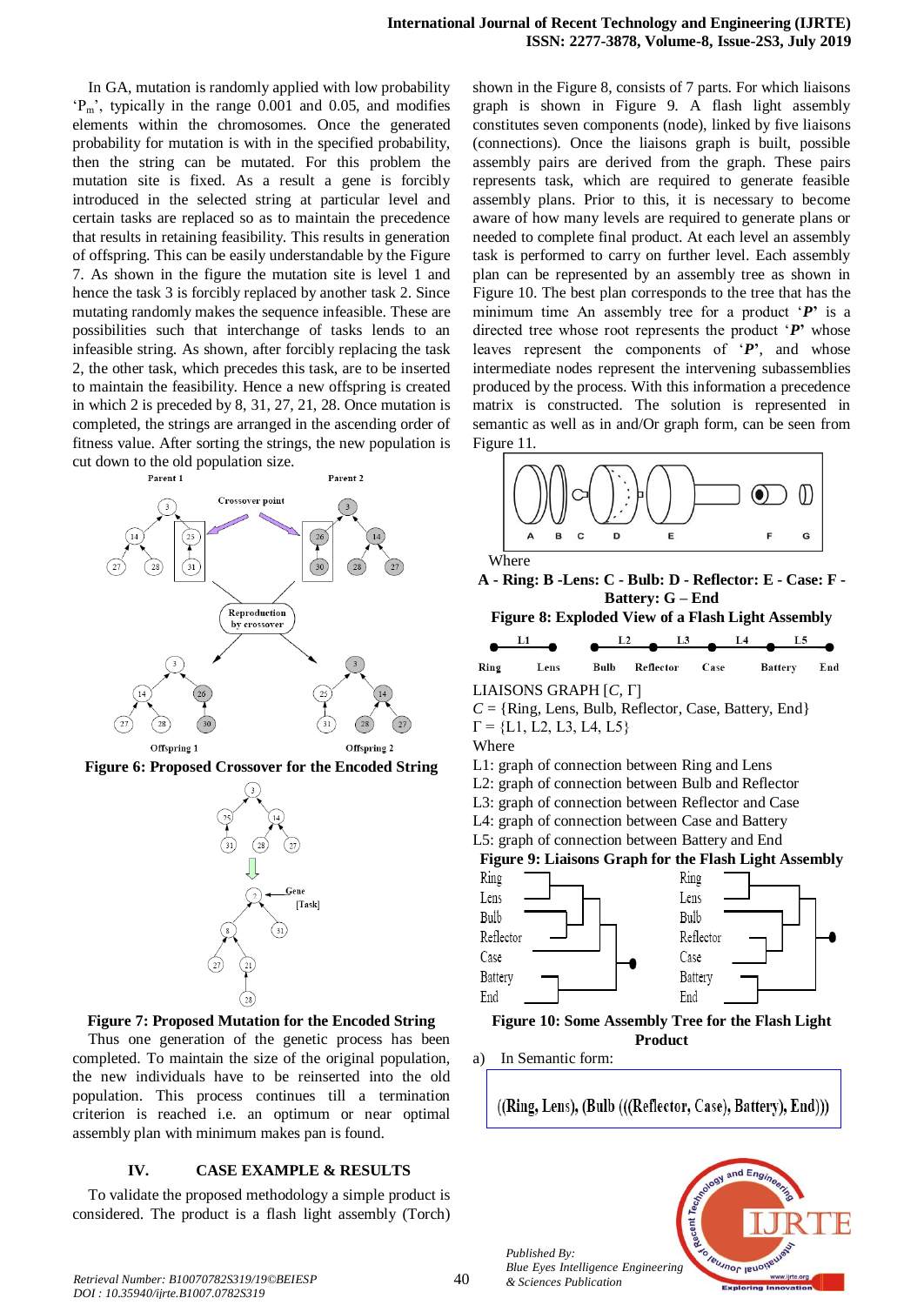

# **Figure 11: Representation of Solution in Semantic and And/Or Graph**

Number of feasible subassembly pairs represents task and processing times for evaluation for the flash light product: is shown in Table 1.For this type of evaluation function, the search for the best plan can be conducted using genetic algorithm. Thus, the proposed genetic algorithm is applied for the flash light product. The table 2 shows a portion of feasible initial population with its objective function generated by the GA. The table 3 shows a portion of feasible final population with its objective function generated by the GA. The terminal condition is that when there is no improvement in the objective function the iteration stops and the assembly sequence is forwarded for scheduling.

#### **Table 1: Set of Feasible Sub-Assembly Sets and Processing Times for Evaluation for the Flash Light Product**

| Assembly        | Sub-Assembly Pairs                                                                        | Processing     |  |  |
|-----------------|-------------------------------------------------------------------------------------------|----------------|--|--|
| $\mathbf{1}$    | ABCDEF-G                                                                                  | 5              |  |  |
| $\overline{c}$  | $\overline{ABCDE}$ - FG                                                                   | $\overline{7}$ |  |  |
| 3               | ABCD-EFG                                                                                  | 7              |  |  |
| $\overline{4}$  | $AB - CD EFG$                                                                             | 6              |  |  |
| 5               | $\overline{A}$ $\overline{B}$ $\overline{C}$ $\overline{D}$ $\overline{E}$ $\overline{F}$ | 7              |  |  |
| 6               | $AB - CDEF$                                                                               | 6              |  |  |
| 7               | $A B C D E - F$                                                                           | 3              |  |  |
| 8               | $A B C D - E$                                                                             | 6              |  |  |
| $\overline{9}$  | $AB - CDE$                                                                                | 5              |  |  |
| 10              | $C - D E F G$                                                                             | 5              |  |  |
| 11              | $CD-EFG$                                                                                  | $\overline{7}$ |  |  |
| 12              | $CDEF-G$                                                                                  | 5              |  |  |
| 13              | $CDE-FG$                                                                                  | $\overline{7}$ |  |  |
| 14              | $A B - C D$                                                                               | $\overline{7}$ |  |  |
| 15              | $CDE-F$                                                                                   | $\overline{c}$ |  |  |
| 16              | $CD$ - $EF$                                                                               | $\overline{7}$ |  |  |
| $\overline{17}$ | $C - D E F$                                                                               | 5              |  |  |
| 18              | $D - E F G$                                                                               | $\overline{7}$ |  |  |
| 19              | $DEF-G$                                                                                   | 5              |  |  |
| 20              | $D E - F G$                                                                               | $\overline{7}$ |  |  |
| 21              | $CD - E$                                                                                  | 6              |  |  |
| $\overline{22}$ | $C - D E$                                                                                 | 6              |  |  |
| 23              | $DE - F$                                                                                  | $\overline{c}$ |  |  |
| 24              | $D - E F$                                                                                 | 6              |  |  |
| 25              | $E - FG$                                                                                  | $\overline{7}$ |  |  |
| 26              | $E F - G$                                                                                 | 6              |  |  |
| 27              | $A - B$                                                                                   | $\mathbf{1}$   |  |  |
| 28              | $C - D$                                                                                   | 4              |  |  |
| 29              | $D - E$                                                                                   | 4              |  |  |
| 30              | $E - F$                                                                                   | $\overline{c}$ |  |  |
| 31              | $F - G$                                                                                   | $\mathbf{1}$   |  |  |

# **Table 2: A Portion of Feasible Initial Population with its Objective Function Generated by the GA**

| - - <b></b> -<br>String | _ _ _ _ _ _ _ _ _ _<br><b>Assembly Sequence</b> |    |    |    |    |    | Processing Time |
|-------------------------|-------------------------------------------------|----|----|----|----|----|-----------------|
|                         | 3                                               | 14 | 25 | 31 | 27 | 28 | 27              |
| 2                       | 3                                               | 14 | 26 | 30 | 27 | 28 | 27              |
| 3                       |                                                 | 5  | 14 | 27 | 28 | 30 | 26              |
| $\overline{4}$          | $\overline{2}$                                  | 9  | 14 | 27 | 28 | 31 | 25              |
| 5                       | 3                                               | 14 | 25 | 31 | 27 | 28 | 27              |
| 6                       |                                                 | 6  | 16 | 27 | 28 | 30 | 25              |
| 7                       | 3                                               | 14 | 26 | 30 | 27 | 28 | 27              |
| 8                       |                                                 | 6  | 15 | 21 | 27 | 28 | 24              |
| 9                       | $\overline{c}$                                  | 9  | 14 | 27 | 28 | 31 | 25              |

|  |  | Table 3: A Portion of Feasible Final Population with its |  |
|--|--|----------------------------------------------------------|--|
|  |  | <b>Objective Function Generated by the GA</b>            |  |

| Objective Function Generated by the GA |                          |    |    |    |    |    |                 |
|----------------------------------------|--------------------------|----|----|----|----|----|-----------------|
| String                                 | <b>Assembly Sequence</b> |    |    |    |    |    | Processing Time |
| 2                                      | 4                        | 27 | 10 | 19 | 23 | 29 | 23              |
| 2                                      | 4                        | 27 | 10 | 19 | 23 | 29 | 23              |
| 3                                      | 4                        | 27 | 10 | 19 | 23 | 29 | 23              |
| 4                                      | 4                        | 27 | 10 | 19 | 23 | 29 | 23              |
| 5                                      | 4                        | 27 | 10 | 19 | 23 | 29 | 23              |
| 6                                      | 4                        | 27 | 10 | 19 | 23 | 29 | 23              |
| 7                                      | 4                        | 27 | 10 | 19 | 23 | 29 | 23              |
| 8                                      | 4                        | 27 | 10 | 19 | 23 | 29 | 23              |
| 9                                      | 4                        | 27 | 10 | 19 | 23 | 29 | 23              |

## **V. CONCLUSION**

In this work, a Genetic Algorithm is proposed for scheduling an assembly task, with the objective as the minimization of makespan. It starts from the liaisons graph, which forms the basis for constructing precedence matrix. Further this precedence matrix and geometric constraints are used to generate a feasible assembly plans (or) to verify for feasibility, represents an initial set of population to carry out genetic operation. The assembly plans are evaluated based on make span. A purposely-developed genetic operator is used to perform crossbreed and mutation function. Thus a Genetic Algorithm is proposed to solve an assembly sequence problem, a much more difficult problem than other sequencing problems. The proposed methodology can be adapted to assemblies where computational time is significant.

#### **REFERENCES**

- 1. Del Valle, C. and Camacho. E.F. (1996), Automatic Assembly Task Assignment for a Multi Robot Environment. Control Engineering. Practice, Vol.4, No. 7, pp. 915-921.
- 2. Fox B. R. and Kempf K.G. (1985), Opportunistic Scheduling for Robotic Assembly, Proceedings of IEEE International Conference on Robotics and Automation, pp 880- 889.
- 3. De Fazio, T.L. and Whitney. D.E. (1987), Simplified Generation of All Mechanical Assembly Sequences, IEEE Journal of Robotics and Automation Vol. 3, No. 6, pp. 640-658.
- 4. Thomas L. De F, Thomas E. A, Guillaume P. A, Daniel E. W. (1990), Computer-Aided Assembly Sequence Editing and Choice: Editing Criteria, Bases, Rules, and Technique. Proceedings IEEE International Conference System Engineering. pp. 416- 422.
- 5. Homem De M, L.S. and Sanderson. A.C. (1991), A Correct and Complete Algorithm for the Generation of Mechanical Assembly Sequences, IEEE Transaction on Robotics and Automation Vol. 7, No. 2, pp.228-240.and Eng